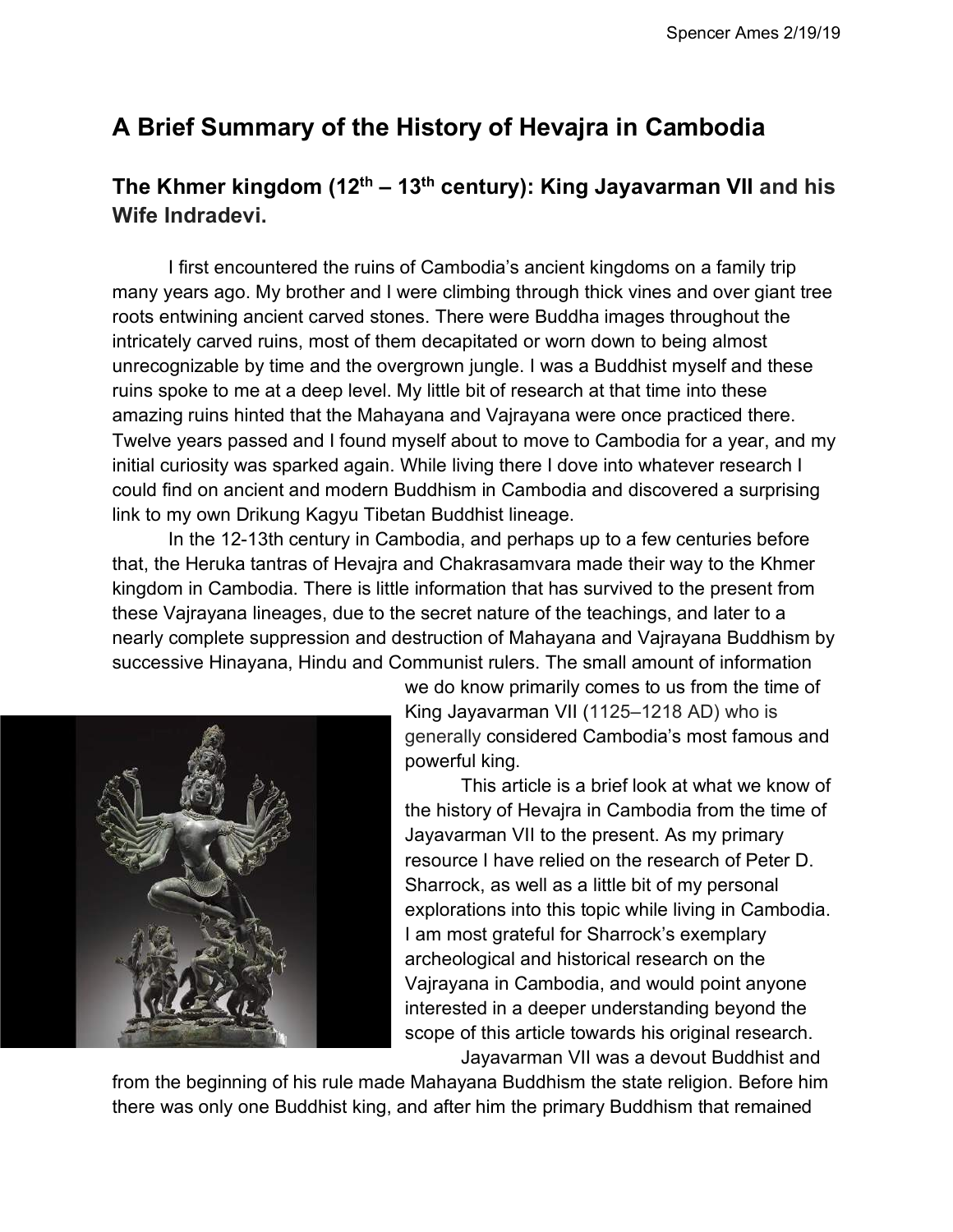was the Hinayana lineage. Jayavarman is famous for bringing Cambodia to the height of its power and wealth, while at the same time building more temples, hospitals, schools and public places for ceremonies than any other leader. His wife Indradevi was also very important for Cambodian Buddhism and culture, and some researchers think she played a major role in Jayavarman's Buddhist faith. She was considered very intelligent and was a poet and professor. She taught at 3 temple schools where she instructed female students.

At the beginning of his reign Jayavarman VII built many large and beautiful public Mahayana temples and monasteries dedicated to Buddha Shakyamuni, Avalokiteshvara, Prajnaparamita as well as hospitals dedicated to Medicine Buddha.

Later in his reign he continued to build more temples as well as expand on his original temples, however in this latter phase his emphasis seems to have shifted to the Vajrayana, specifically dedicating temples to Vajrasattva and Hevajra. An example of this latter phase is the temple of Bayon, which has towers with large Buddha faces gazing out in the four directions. There are various theories about these faces, some

believe they are Avalokiteshvara with aspects of the kings face mixed in. Peter Sharrock, the foremost researcher of Cambodian Vajrayana has presented a convincing case that they are actually Vajrasattva and are the most visible example of Jayavarman's shift to the Vajrayana. Historians aren't certain about what changes in Cambodia at this time encouraged this shift to the Vajrayana, since all records and most images were destroyed, but there is clear evidence that the practice of the highest yoga tantra of Hevajra became prominent in Jayavarman's court.

One of the strongest indications that this was the case are the many Hevajra bronzes excavated at the royal palace at Angkor Thom. More than a hundred Khmer bronze statues of Hevajra have been found. Some of these are the solitary male deity, and in others he is encircled by eight Yoginīs in his mandala. All of these are now held in museum collections around the world or have been auctioned off to private collectors. According to Sharrock the striking elegance of these statues, as well as the sophisticated and refined casting techniques used all suggest they were made for royal ceremonies.

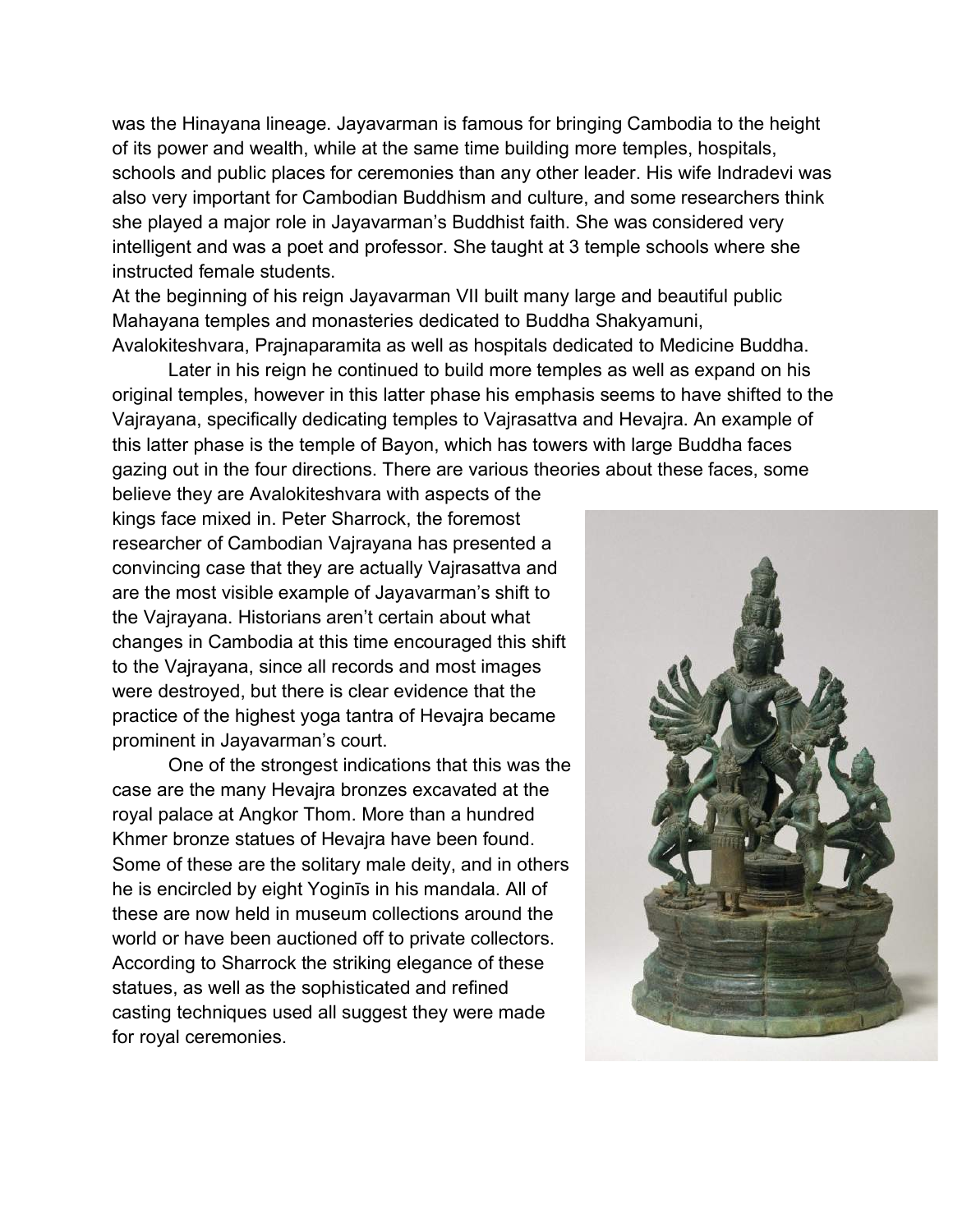

#### **3 Meter Stone Hevajra Statue**

Apart from the bronzes, there are several images of Hevajra in stone, the principal one being a bust at the Metropolitan Museum in New York, which was originally a three meter high statue. The bust was found broken near the great East Gate of Angkor Thom which was the palace of Jayavarman VII. More recently it's legs which have the traditional dancing pose of other Hevajra statues of the time were found nearby by in the forest. This is one of the largest statues of the late Angkor period, which also points to the prominence of Hevarja in Jayavarman's court.

### **At Bantéay Chmàr: Carved Stone Lintel of Hevajra with Swords**



There is also a carved stone lintel above a door at Bantéay Chmàr of that Sharrock believes is Hevajra, in which he holds two broad swords, four curved swords, and perhaps three daggers in nine of its 10 right hands. (The left hands of the lintel are all missing). This was thought to be a temple associated with battles, as many of the carvings celebrate the king and his younger brother being protected from death and betrayal. It is assumed that they used the

weapons bearing form of Hevajra for this reason. Another factor that Sharrock believes shows that this is Hevajra is that in the same carved stone lintel is an image of Shiva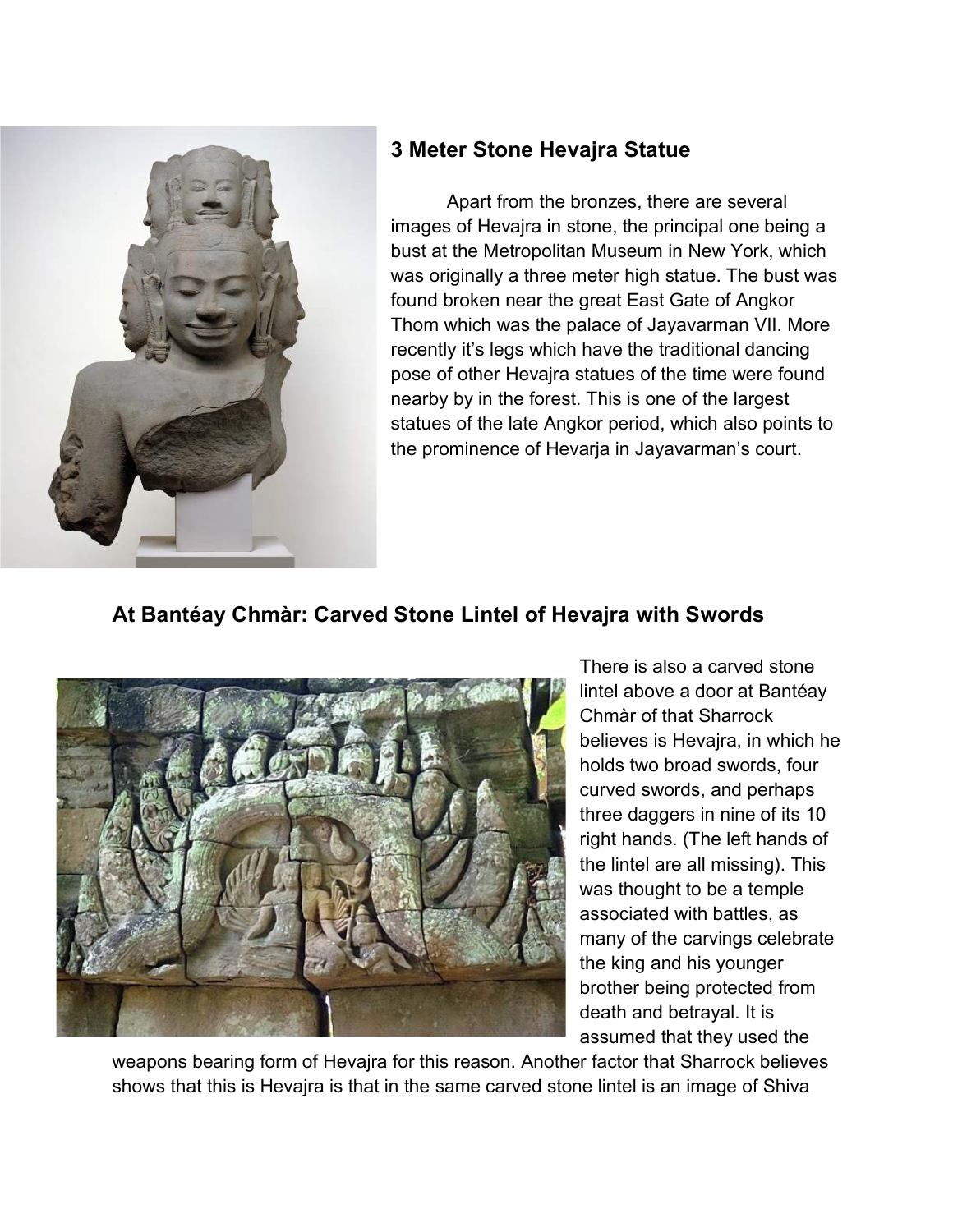which Hevajra is staring at fiercely. Before Jayavarman VII's rule there was 350 years of rulers that were Shiva worshipers including the king before him who had killed Jayavarman's relative and taken over the empire. It is thought that this lintel of Hevajra and Shiva is also symbolic of Jayavarman VII replacing Hindu state religion with Mahayana and Vajrayana Buddhism.

## **A Ritual Text Called Hevajrasekaprakiyā**

There are no surviving Hevajra texts, or any other Vajrayana texts in Cambodia, only stone carvings have survived to today. Based on what information that has been found researchers think that a ritual text called Hevajrasekaprakiyā was likely used by Cambodian Hevajra practitioners at this time. This text was thought to have likely come from China or India. There is a Sanskrit palm leaf text entitled 'The Hevajra consecration ceremony' (hevajrasekaprakiyā) that was photographed in 1914 by Henri Maspero at the P'ou-ngan temple in China and was translated into French by Louis Finot in 1934. Maspero was told by the P'ou-ngan monks that the text had been brought from India with other Tantric texts by the monk Pao-tchang in 1057. Based on his research Finot believed that this text came from Bengal in the 11th century. This is the same time and place that the Indian Mahasiddha Naropa lived. He passed on the Hevajra lineage to Marpa Lotsawa who brought it to Tibet where it has been practiced continually since that time.



A similar text reached Java in Indonesia. Judging by the similarities of the images of Hevajra from Indonesia and Cambodia (to the left is an image of His Holiness Drikung Kyabgon Rinpoche with a Hevajra statue from Indonesia), and knowing that trade was going all through South East Asia from both China and India, it is thought that perhaps this text could also have been brought to Cambodia from Java at that

## **Female Role in Cambodian Hevajra**

Apart from educated guesses, we have no evidence for what selections from the Hevajra-tantra the Khmers adapted for their Hevajra rituals. One of the most obvious

time.

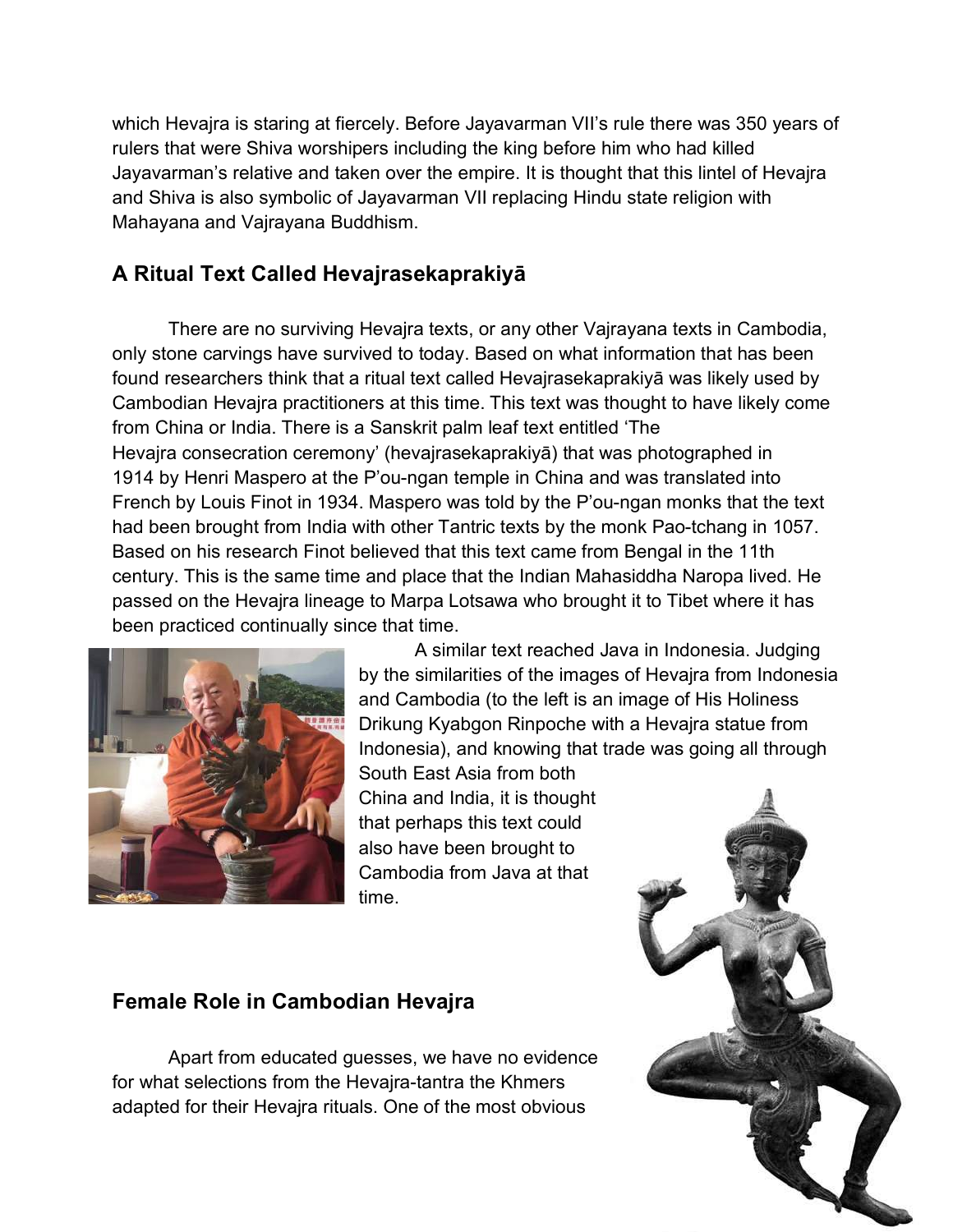and notable difference from the Tibetan and Indian lineages is that there are no images of Hevajra with his divine female partner Nairatmya in Cambodia. Despite lacking the female Buddha aspect of Hevajra in statues and images, the feminine role in Khmer Vajrayana is still prominent. Female celestial dancers, draped with flower garlands and wearing the 5 ornaments (symbolic Vajrayana ornaments) are accorded primary importance at the entrances to the Bayon temple and in the large halls added late to the other Buddhist temples in Angkor, including Bantéay Chmàr, suggesting an intense female participation in rituals. Chau Ju-kua, the Chinese Superintendent of Maritime Trade in Canton, in 1225 recorded what he had heard was taking place in Jayavarman's temples:



"[In Chen-la, i.e. Cambodia] the people are devout Buddhists. In the temples there are 300 foreign women; they dance and offer food to the Buddha. They are called anan... [Skt. ānanda (bliss)]"

All around the temples built by Jayavarman VII are covered with carvings of many thousands of dancing females. Some of these are Vajrayana yoginis and some are Apsaras (flying and dancing goddesses common to Hindu temples as well). There are a few notable characteristics that differentiate the two. The dance postures of the yoginis look just like the eight yoginīs that whirl around Hevajra in the mandala bronzes like the ones above. Also, the many yogini dancers on the temples of Jayavarman VII often have 3 eyes, the

5 Vajrayana ornaments,

and dance in the same position as Hevajra on corpses or lotuses. These yogini carvings also differ from the apsaras in that the yogini's eyes are fierce, looking straight ahead rather than down submissively. The majority of these yogini carvings were added to the temples later in Jayavarman's rule when his emphasis shifted to the Vajrayana and Hevajra practice.

In this latter phase of his rein these Yogini dancers were carved by the thousand into lintels and pillars of new large roofed ritual halls that were added to Jayavarman's earlier temples in Angkor such as Pra Khan, Tà Prohm and Bantéay Kdei. The largest of these Yoginī halls, in Bantéay Chmar

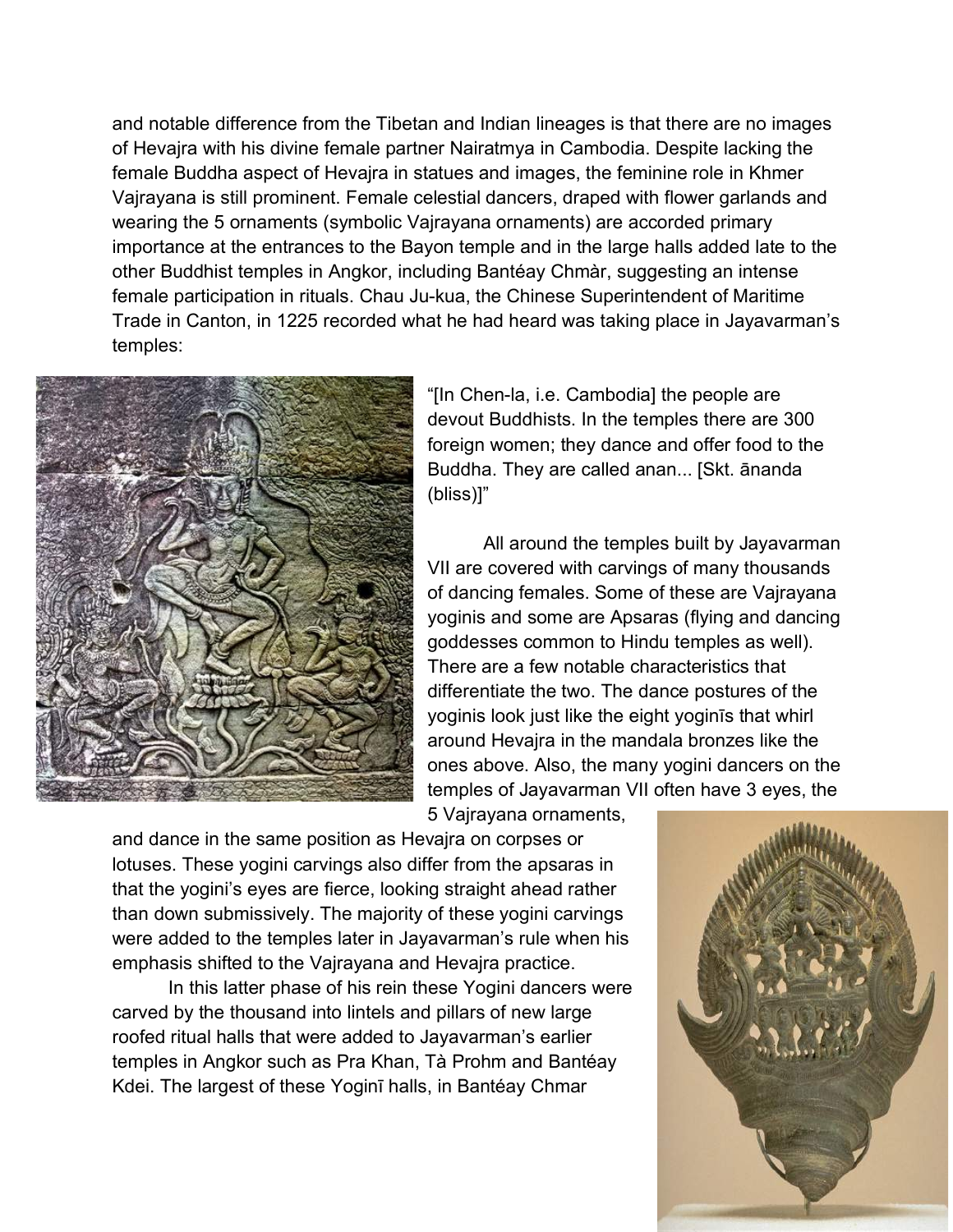(where the Hevajra lintel is), measures 35m x 15m. These new halls provide the largest covered sacred spaces in ancient Cambodia. It is guessed that they were used for large initiation ceremonies, tantric dance and other Vajrayana practices.

Dozens of libation conches, such as the ones above to the right, have survived that have images of Hevajra and the Yoginīs. There have been many vajras, bells and other Vajrayana ritual items that have been found, which would have been enough to hold large scale Hevajra empowerments and ceremonies.

As we have seen from the evidence above it seems clear that Jayavarman VII and the Khmer empire was for a good part of 12-13th century a Vajrayana kingdom where the Hevajra lineage flourished. As Peter D. Sharrock summarizes;



The proliferation of yoginīs in the entrances to the Bayon, along with the large group of bronze Hevajra maṇḍalas, the high output of Hevajra-stamped ritual paraphernalia, and the last structural changes to the Bayon and the other temples marked with the yoginī emblem, constitute cumulative and coherent grounds for arguing that the balance of evidence has moved in favour of seeing a shift to a large and well-orchestrated royal Hevajra cult late in Jayavarman's reign.

### **What Happened to Hevajra Practice in Cambodia?**

Unfortunately not much information has survived from the time of Jayavarman VII. After Jayavarman VII it is believed that Theravada Buddhism and Hindu kings primarily ruled Cambodia. Many of these rulers did their best to systematically erase and undermine the popularity of Jayavarman and assert their control by destroying his legacy. Thousands of Mahayana images (one estimate is 45,000) were roughly chiseled off Jayavarman VII's temples, most likely in a Brahmanical reaction under the Saiva King Jayavarma-parmesvara, who in 1327 raised a śivalinga in the Bayon temple and turned it to Brahmanical rituals. More recently most of what was left over from that time was then either destroyed in the civil war by the Khmer Rouge, or sold off to international markets since then. Many of the Buddhist statues and images I saw and photographed on my first visit to these temples in 2006 were no longer there in 2015.

After the time of Jayavarman VII, we can only guess at the fate of the Hevajra lineage and practice in Cambodia, however judging by most modern Cambodian's almost complete lack of understanding of the role of the Vajrayana in their history it is easy to surmise that it was entirely eradicated in the centuries after Jayavarman VII.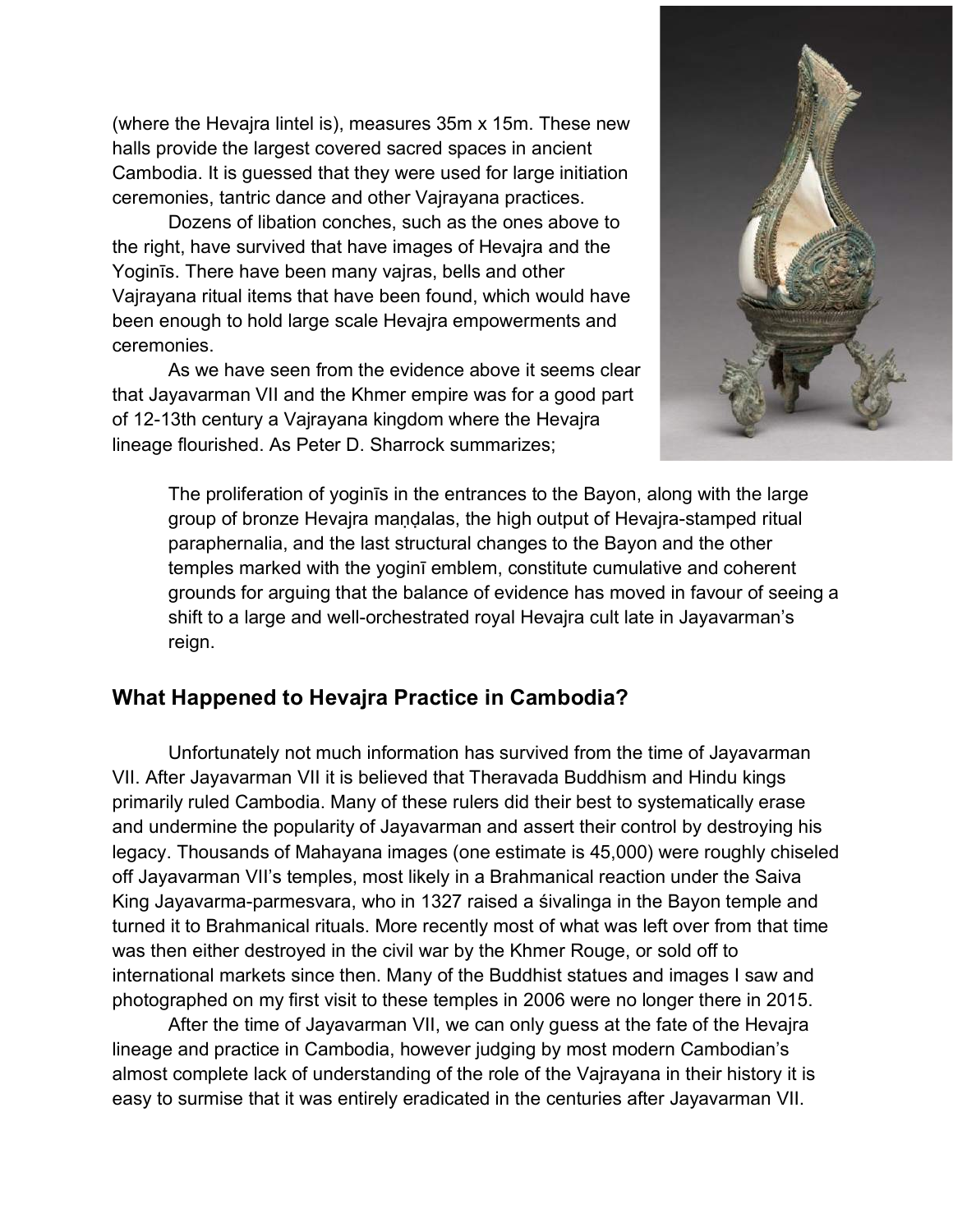#### **Hevajra in Modern Day Cambodia**

These days it seems like there is no one left in Cambodia that knows anything about the Vajrayana or Hevajra, even among the monks that live in the temples where it is believed Hevjra was practiced. I had the opportunity to live in Cambodia for a year in 2014-2015. While practicing medicine and working to help preserve traditional



Cambodian medicine and spiritual practices, I made friends with a well respected monk that lived in a monastery at Angkor Thom (the palace and main temple of Jayavarman VII). This monk has studied for many years with some of the last living lineages of esoteric Buddhism and shamanism of Cambodia as well as being a longtime Theravada monk. When I showed him a picture of a Cambodian Hevajra from Angkor Thom, and he thought it was Shiva. I showed the same images to several different students of Cambodian history, religion and spiritual traditions and all of them thought Hevajra was Shiva or Vishnu. They were unable to recognize any of the Vajrayana and Mahayana statues I presented to them, mostly confusing them with Hindu gods and goddesses.

Above is a picture of a traditional protection tattoo that comes from a lineage of esoteric Buddhist and Hindu meditation and magic practitioners. All of the various masters of these lineages I worked with thought it was an image of Vishnu. These practitioners do meditation retreats in the mountains, practice mantras (Hindu and Buddhist), use yantra geometric designs and numerology in amulets and tattoos, and give a wide variety of protection blessings as well as other rituals for power, attraction, and other worldly and spiritual concerns. None of these practitioners knew about their history of Vajrayana and Mahayana.

According to a longtime Buddhist nun I studied Theravada meditation with, very few monks practice meditation anymore in Cambodia. Like modern Buddhist monks all over the world, they primarily chant, do rituals for deaths, births and protection. I was told that for most their primary motivation for being monks in poverty-stricken post war Cambodia was to accumulate donations and to have stable food and housing. It is likely